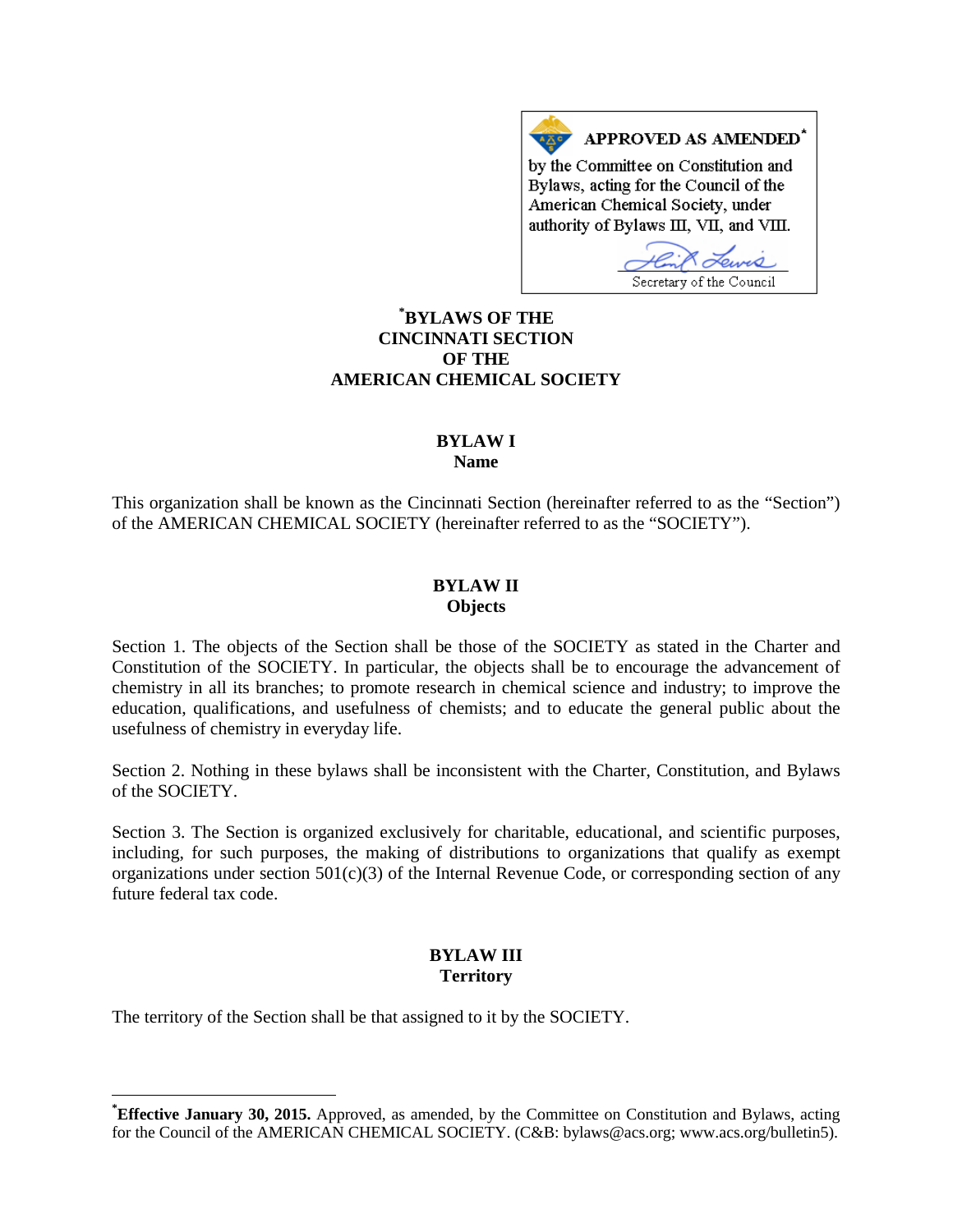## **BYLAW IV Members and Affiliates**

Section 1. The rolls of the Section shall include those members and Society Affiliates of the SOCIETY residing within the territory of the Section provided that any exceptions to this rule shall be made in conformity with the Constitution and Bylaws of the SOCIETY.

Section 2. The Section may have Local Section Affiliates as authorized in the Constitution and Bylaws of the SOCIETY. A Local Section Affiliate shall retain affiliate status only so long as payment is made of Local Section Affiliate dues of not less than two dollars (\$2.00) per annum.

Section 3. Members and affiliates shall have such rights and privileges as are accorded them by the Constitution and Bylaws of the SOCIETY.

Section 4. STUDENT MEMBERS may not serve as Councilors, Alternate Councilors, or Temporary Substitute Councilors.

Section 5. A Society Affiliate or a Local Section Affiliate may not vote for or hold an elective position or vote on Articles of Incorporation or bylaws of the Section. A Society Affiliate may not serve as a voting member of the Executive Committee; a Local Section Affiliate may not serve as a member of the Executive Committee. Society Affiliates may be appointed as committee chairs.

## **BYLAW V Officers, Executive Committee, Board of Trustees, and Councilors**

Section 1. The officers of the Section shall be MEMBERS of the SOCIETY and the Section and shall consist of the Chair, Chair-Elect (& First Vice Chair), Second Vice-Chair, Secretary, and Treasurer.

Section 2. The Executive Committee shall be the governing body of the Section and as such shall have full power to conduct, manage, and direct the business and affairs of the Section in accordance with the Constitution and Bylaws of the SOCIETY and these bylaws. The Executive Committee shall consist of the officers of the Section, the Immediate Past Chair, the Councilors and Alternate Councilors, three Trustees, and, as nonvoting members, the chairs of the standing committees. The Executive Committee shall meet at least once a year upon due notice either at the call of the Chair or upon request of a majority of members. A quorum for an Executive Committee meeting shall consist of at least six members of the Committee.

Section 3. The Board of Trustees shall consist of three elected Trustees who shall be MEMBERS of the SOCIETY and the Section. Except as specifically provided elsewhere in these bylaws, the Board of Trustees shall have the duties and obligations delegated to it by the Executive Committee and shall serve in an advisory capacity to the Executive Committee in the management and direction of the Section's Trust Fund as mentioned elsewhere in these bylaws.

- a. The Board of Trustees shall organize at their first meeting after January 1. The longest standing Trustee shall be Chair of the Board of Trustees and shall keep the records and accounts of the funds in custody of the Board of Trustees.
- b. A quorum for a Board of Trustees meeting shall consist of two members of the Board of Trustees.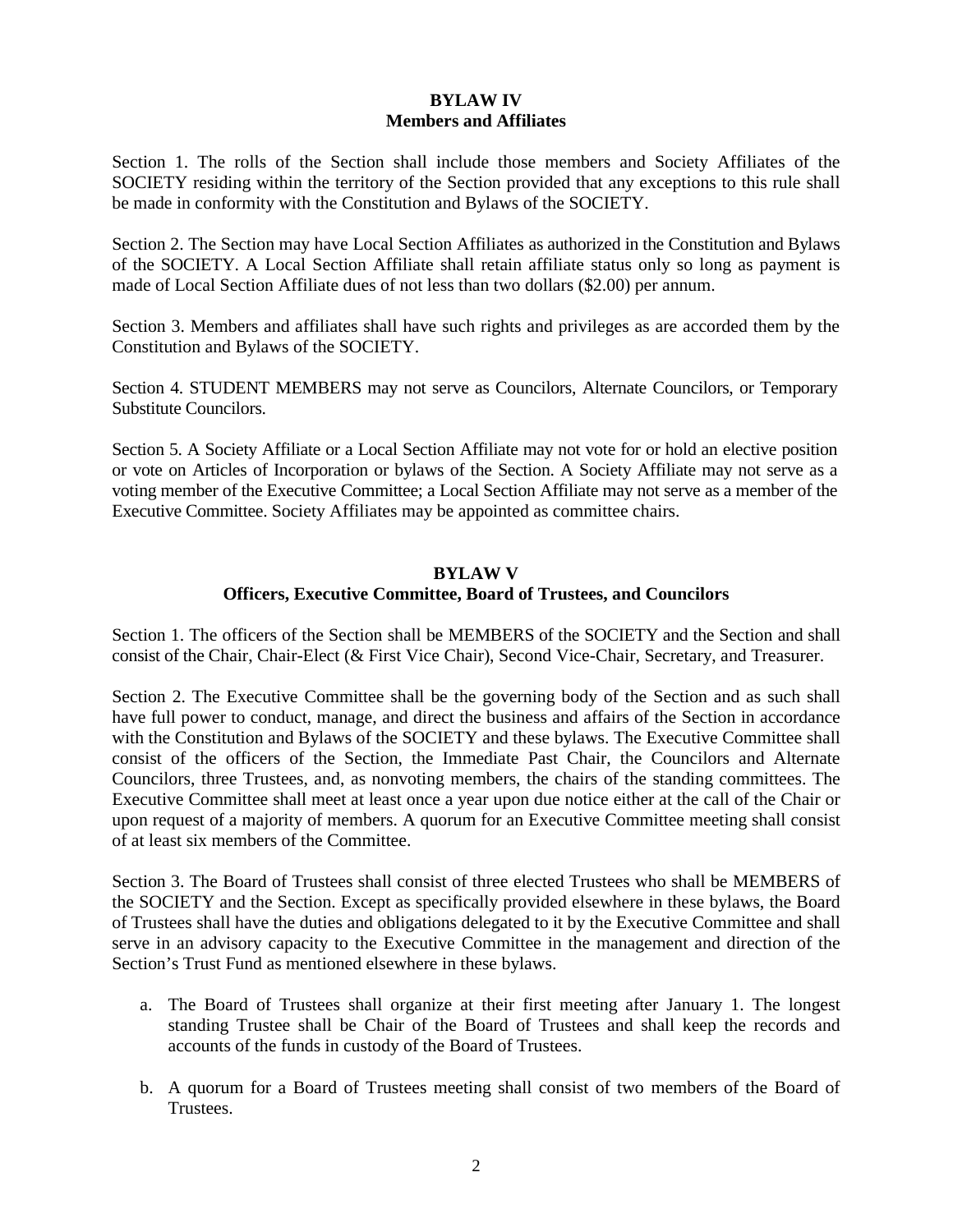c. If an elected Trustee becomes an officer of the Section, the term as elected Director shall expire when the term as officer begins. This vacancy shall be filled as described elsewhere in these bylaws.

Section 4. The duties of the officers shall be such as usually pertain to their offices, together with those required by these bylaws and by the Constitution and Bylaws of the SOCIETY, and such other duties as may be assigned to them from time to time by the Executive Committee.

- a. The duties of the Chair shall be to preside at meetings of the Executive Committee, to carry into effect the decisions and recommendations of that Committee, to preside at business meetings of the Section, to appoint all committee chairs and committee members except as stated elsewhere in these bylaws, and to carry out the duties required by the Constitution and Bylaws of the SOCIETY.
- b. In the absence of the Chair, the duties of the office shall devolve upon the Chair-Elect.
- c. The duties of the Second Vice-Chair shall be long-range planning and such other duties as may be assigned by the Chair of the Section. The term of office shall be one year.
- d. The duties of the Secretary shall be to keep a record of the minutes of the meetings of the Section and of the Executive Committee, to maintain a list of members and affiliates, to send to members and affiliates such notices as the business of the Section may require, to submit a report to the Section at its annual meeting, and to carry out the duties required by the Constitution and Bylaws of the SOCIETY and elsewhere in these bylaws. The term of office shall be one year; reelection is permissible.
- e. The Treasurer shall have charge of the funds of the Section other than those pertaining to the Trust Fund, keep an accurate record of all receipts and disbursements, except those to the Trust Fund, receive dues, and make those disbursements approved by the Executive Committee. The Treasurer shall render an account of all transactions and of the financial condition of the Section to the Executive Committee at times set by the Committee, and shall submit such reports as are required by the Constitution and Bylaws of the SOCIETY. The term of office shall be one year; reelection is permissible.

#### Section 5. Vacancies

- a. In the event of a vacancy in the office of Chair, the Chair-Elect shall assume the duties of Chair for the remainder of the term.
- b. All other vacancies shall be filled by majority vote of the Executive Committee through interim appointment for the period up to the next annual election. At that time, the procedures for election as outlined in the bylaws of the Section shall be followed.
- c. An interim appointee to the vacated office of Chair-Elect shall not automatically succeed to the office of Chair. At the next election, both a Chair and a Chair-Elect shall be elected.

Section 6. Councilors, Alternate Councilors, and Temporary Substitute Councilors

a. The Section shall have Councilors and Alternate Councilors as provided in the Constitution and Bylaws of the SOCIETY. The Section's Councilors and Alternate Councilors shall carry out those duties assigned to them by the Constitution and Bylaws of the SOCIETY.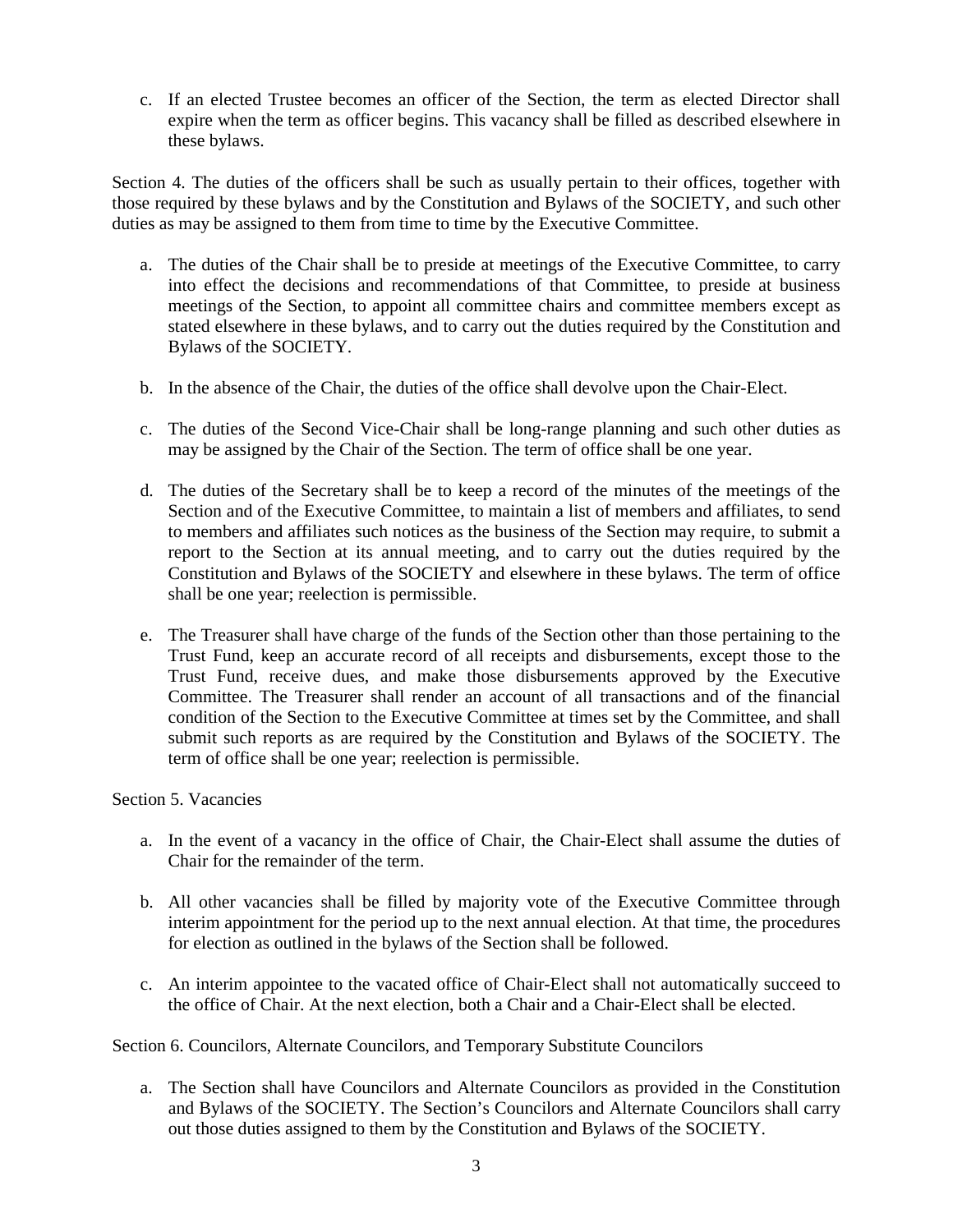- b. Councilors and Alternate Councilors shall be elected from the MEMBERS for three-year terms beginning January 1. Reelection is permissible. Councilors shall be elected in separate years, whenever possible, to provide for a rotation of terms in accordance with the Constitution of the SOCIETY.
- c. In the event that a Councilor is unable to attend a specified meeting of the Council of the SOCIETY, the Chair of the Section shall appoint one of the Alternate Councilors to serve as Councilor at the specified meeting. Such appointment of an Alternate Councilor shall be for only one meeting.
- d. If every Councilor and Alternate Councilor of the Section will be absent from a Council meeting, thus leaving the Section without representation at such meeting, the Executive Committee may designate one MEMBER of the Section as a Temporary Substitute Councilor in accordance with the Bylaws of the SOCIETY.
- e. The Executive Committee shall designate any Councilors to be disqualified under SOCIETY Bylaw provisions for reallocation of Councilors among the Sections.
- f. Any vacancy in the position of Councilor shall be filled for the remainder of the unexpired term in a predetermined order of succession from among Alternate Councilors and/or unsuccessful candidates for the position of Councilor in the following manner: the order shall be filled first by an Alternate Councilor who has served the longest, then second from among the unsuccessful candidates for Councilor, by majority vote of the Executive Committee. Any vacancy in the position of Alternate Councilor shall be filled for the remainder of the unexpired term. The vacancy may be filled until the next annual election by appointment by the Executive Committee.

## **BYLAW VI Manner of Election and Terms of Office**

Section 1. Elected officers of the Section shall serve for a term of one year beginning on January 1 or until their successors are elected. At the end of the Chair-Elect's term of office, the Chair-Elect shall succeed to the office of Chair. Officers, Councilors, Alternate Councilors, and Trustees shall be elected by a ballot of those eligible to vote. The Secretary and Treasurer shall be elected in alternate years, whenever possible.

Section 2. Members of the Board of Trustees shall take office on January 1 following election, or until their successors are duly elected and qualified, and shall serve for a term of three years, one elected each year, whenever possible to provide for rotation of terms.

Section 3. The Auditing Committee shall consist of three MEMBERS, each having a term of three years whenever possible; a partial term of one or two years shall be used whenever necessary to establish or to restore rotation of three-year terms. The members of the Committee shall be MEMBERS of the SOCIETY and the Section. Whenever possible, one MEMBER shall be elected at each annual election, as described below, to succeed the outgoing Committee member. The longest standing member of the Auditing Committee shall be Chair of the Committee.

Section 3. The Immediate Past Chair shall serve as Chair of the Nominating and Election Committee and shall appoint at least four other members to this committee. At the regular meeting in May, the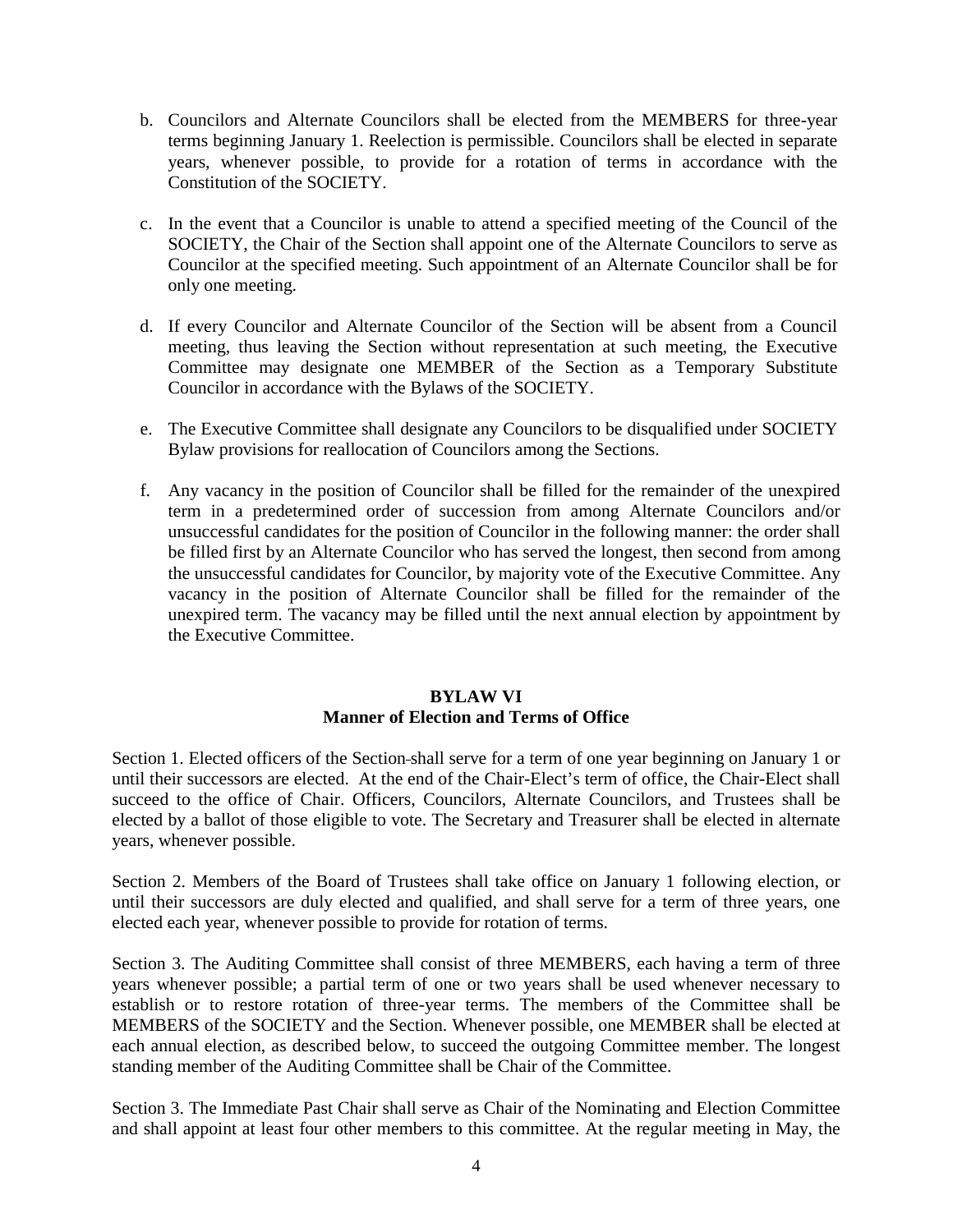Chair of the Section or Chair of the Nominating and Election Committee shall announce the members of the committee. This committee shall nominate at least one Section MEMBER for each of the positions to be filled.

Section 4. The Executive Committee shall advise the Nominating and Election Committee particularly on the nominees for Councilor and Alternate Councilor.

Section 5. In September of each year, the Nominating and Election Committee shall report to the membership its nominations for each office or position to be filled. Prior to October 15, any member of the Section may, in writing or from the floor at a meeting, nominate additional candidates for office, if the nomination is seconded by another member. Nominations so made shall be equally valid as those from the Nominating and Election Committee. All candidates nominated shall have indicated willingness to serve if elected.

Section 6. The candidates for each office or position shall be listed in an order to be selected by lot on a ballot to be distributed to each member of the Section by November 1. The ballot shall provide for a write-in candidate for each position to be filled. A paper ballot will be mailed to any member who requests it.

Section 7. The ballots shall be tabulated and validated not later than November 15. The candidate for each position receiving the largest number of votes shall be declared elected. In case of a tie vote, the Executive Committee, by ballot, shall elect from among the candidates who share the tie vote; the candidate receiving the largest number of votes shall be declared elected.

The results shall be announced by the Section Chair as soon as possible after the election, and also published in the Section's newsletter and/or on the Section's website soon thereafter. The results shall be certified to the Executive Director of the SOCIETY not later than December 1 in accordance with the Bylaws of the SOCIETY.

Section 8. In accordance with the SOCIETY's Bylaws, balloting procedures should ensure fair balloting that is open to all eligible members, protection against fraudulent balloting, and the timely reporting and archiving of balloting results.

### **BYLAW VII Recall of Elected Officials**

Section 1. The elected officials of the Section (officers and elected Executive Committee members) are subject to recall for neglect of duties or conduct injurious to the SOCIETY. Recall procedures are not applicable to Councilors and Alternate Councilors.

Section 2. The recall of an official shall be initiated when a signed petition, indicating in writing the specific charges and reasonable substantiating evidence is submitted to the Chair from at least five members of the Section. In the event the Chair is the official in question, the Chair-Elect shall receive the petition and shall assume the duties of the Chair with respect to this issue until the issue is resolved.

Section 3. The Chair shall, without delay, determine that the petitioners are aware of the gravity of their actions and the procedures to be followed. The Chair shall seek an alternate resolution to the problem and a withdrawal of the petition at this time. In the absence of a resolution to the problem,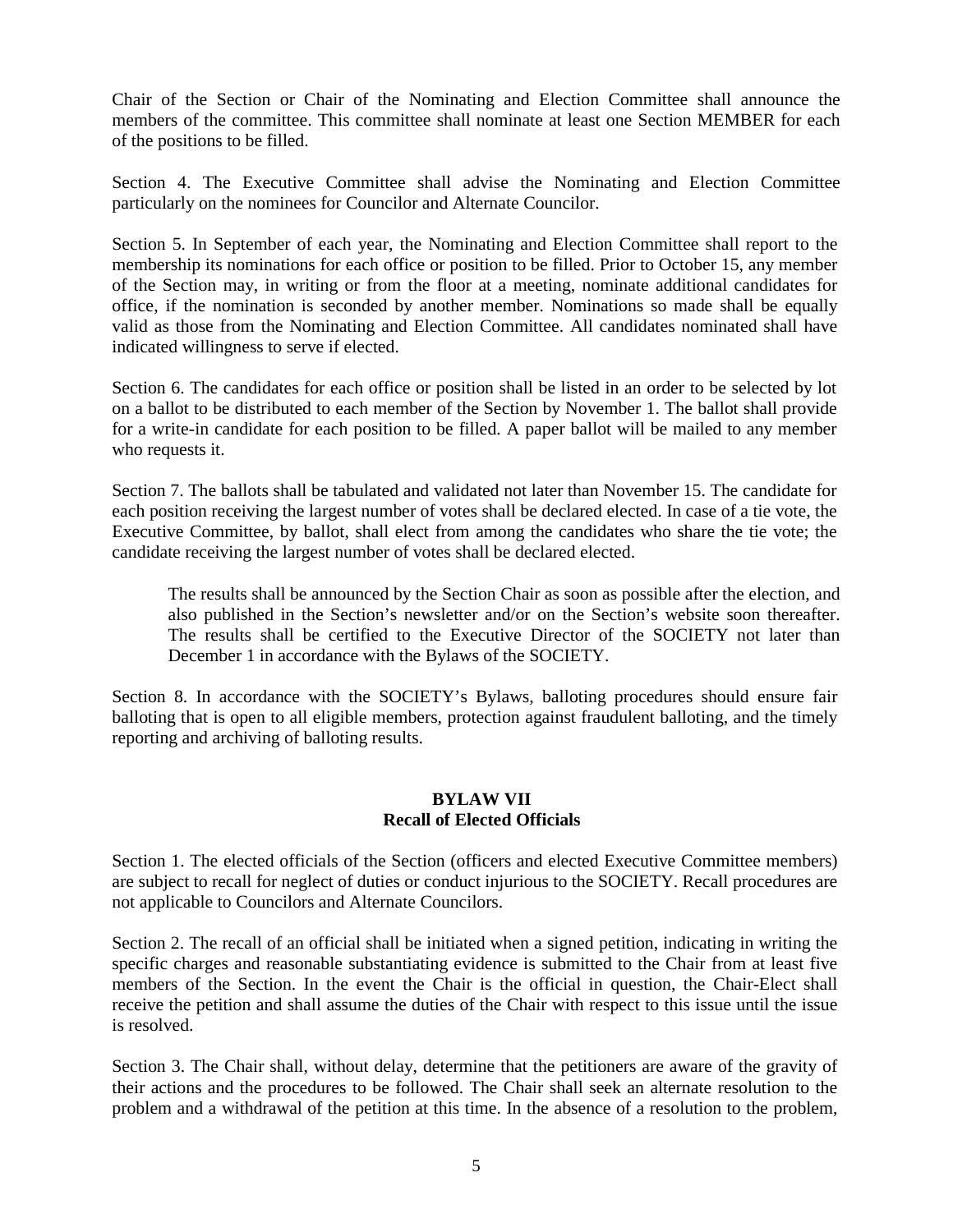the Chair shall notify the members of the Executive Committee and call a special meeting within thirty days.

- a. The Executive Committee shall promptly continue the recall process or dismiss the petition as ill-founded or find an alternate resolution to the problem. The Chair shall promptly inform the petitioners and the official of the decision of the Executive Committee. If no contact with the official can be made after a reasonable effort, the Executive Committee may remove the official in question with a two-thirds (2/3) vote of the remaining members.
- b. If the proceedings continue:
	- (1) The Chair shall assign the duties of the official to another qualified MEMBER of the Section until the issue is resolved.
	- (2) The official shall be offered an opportunity to answer the allegations in the petition before the Executive Committee. A certified letter shall be sent to the last known address on the official SOCIETY membership roll. Upon notification, the official shall have thirty days to make a written response to the allegations.
	- (3) The Executive Committee shall decide whether or not to proceed after studying the official's response. The Chair shall inform the official and the petitioners of the decision of the Executive Committee. If the Executive Committee decides that the proceedings shall continue, the official shall choose one of the following options:
		- (a) The official may resign.
		- (b) The official may request a recall vote. Section members shall be informed, through brief written statements prepared by the Executive Committee and the official, of the issues involved with the recall vote. Both statements shall be distributed to the members with the ballot. A paper ballot will be mailed to any member who requests it. At least two-thirds  $(2/3)$  of votes cast shall be required for the official to be removed from office. The membership shall be informed of the results of the recall vote.
		- (c) The official may request a hearing and a recall vote by the remaining members of the Executive Committee. At least two-thirds  $(2/3)$  vote of the remaining members of the Executive Committee shall be required to recall the official.
		- (d) The official may choose not to respond and thus forfeit the position.

Section 4. The vacancy provisions of these bylaws shall be used to fill a vacancy caused by a recall process. The Executive Director of the SOCIETY shall be informed of the recall and the filling of the vacancy.

#### **BYLAW VIII Committees**

Section 1. The Executive Committee shall establish committees as necessary for the proper operation of the Section.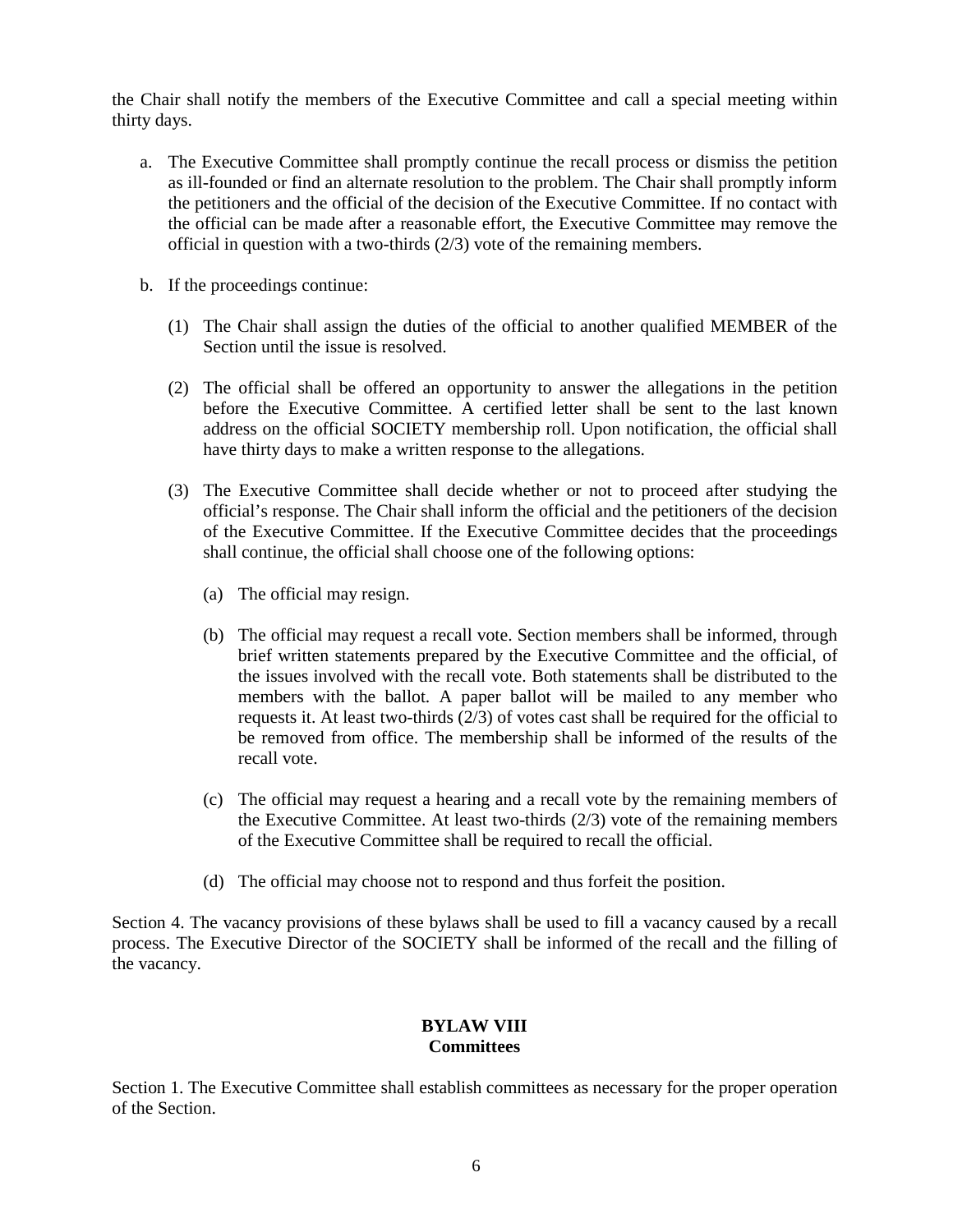Section 2. The Section shall have the following standing committees: Auditing, Awards, and Nominating and Election.

# **BYLAW IX Meetings**

Section 1. The Section shall hold regular meetings at places, times, and intervals designated by the Chair in consultation with the Executive Committee. The Executive Committee shall designate one of the regular meetings of the Section as the annual meeting.

Section 2. The Chair shall set the order of business for regular meetings of the Section. The order of business may be suspended by a majority vote of the members present at any regular meeting.

Section 3. The Section may hold special business meetings upon the written request of a majority of the Executive Committee or upon the written request of 25 members of the Section. Such request shall be received by the Secretary at least ten days before the date requested for the meeting and shall state the exact nature of the business to be transacted. No other business shall transpire at such meetings.

Section 4. Meetings of the Executive Committee and business meetings of the Section, with the approval of the Executive Committee, may be held by means of electronic communications technology that permits those in attendance to read or hear the proceedings substantially concurrently with their occurrence, to vote on matters submitted, to pose questions, and to make comments.

Section 5. Due notice of all meetings shall be sent to each member and affiliate of the Section. A quorum for the transaction of business at a Section meeting shall consist of 25 members of the Section. No business shall be conducted in the absence of a quorum.

Section 6. The most recent edition of *Robert's Rules of Order Newly Revised* shall be the parliamentary authority for all matters not covered in these bylaws or in the SOCIETY's documents.

### **BYLAW X Finances**

Section 1.

- a. Members of the Section may be assessed voluntary Local Section dues in an amount set by the Executive Committee. The Executive Committee shall have the option to waive or discount dues for STUDENT MEMBERS and for others as provided in the SOCIETY's Bylaws for waived or discounted dues.
- b. Society Affiliates may be assessed annual dues in an amount set by the Executive Committee.

Section 2. The annual dues of Local Section Affiliates shall be determined by the Executive Committee in accordance with the Constitution and Bylaws of the SOCIETY, and as mentioned elsewhere in these bylaws.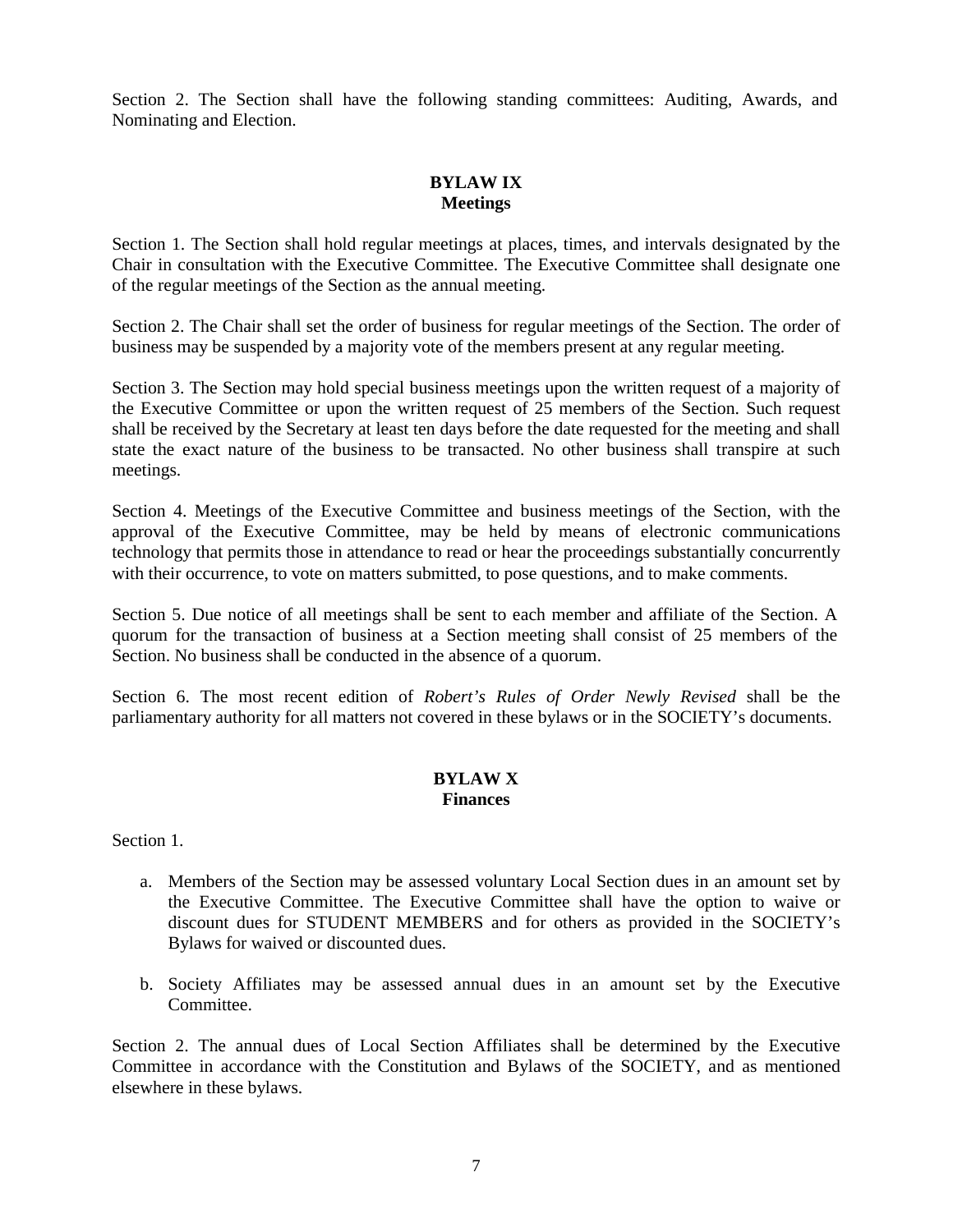Section 3. The Section may raise or collect funds to be expended for local purposes, and may have the entire management and control of such funds insofar as such management and control shall not conflict with any provision of these bylaws or with the Constitution or Bylaws of the SOCIETY.

Section 4. The Section may receive donations or bequests made to it, and may expend or invest the same on behalf of the Section. Such expenditures or investments shall be made by the Treasurer of the Section upon authorization by the Executive Committee.

Section 5. The Executive Committee shall be empowered to authorize expenditures from general funds of the Section. Any single non-budgeted expenditure of more than one percent of the original approved yearly budget must be presented to the Executive Committee for discussion, and may only be made after approval by a majority vote of the members of the Executive Committee present at a regular meeting of that Committee.

Section 6. The fiscal year shall begin on January 1.

Section 7. The Immediate Past Treasurer shall make a financial report of the receipts, expenditures, and balance of general funds during the preceding fiscal year to the Section at the regular meeting in March.

Section 8. An annual audit of the books of the Treasurer, the books of the Board of Trustees, and of any other transactions regarding the Section's funds shall be conducted by the Auditing Committee at the end of the fiscal year. The audit report shall be submitted to the Executive Committee by January 31.

Section 9. Trust Fund

- a. The Trust Fund is hereby designated as the official repository for gifts and unsolicited contributions to the Section and any income derived therefrom. The Board of Trustees shall honor any special designation of funds made by a donor. The Board of Trustees shall be the custodian of the Trust Fund, and shall manage this money using standard investment and financial practices.
- b. The Chair of the Board of Trustees shall receive all monies for the Trust Fund(s) and shall immediately deposit the same in a manner approved by a majority vote of the Board of Trustees.
- c. The Board of Trustees shall determine the amount of money that will be used from the Trust Fund for Section purposes upon request from the Executive Committee.
- d. In the withdrawal or transfer of trust funds, the approval of two members of the Board of Trustees shall be required to make the same valid.
- e. The Board of Trustees shall be permitted to expend the Trust Fund(s) monies for necessary incidental expenses with the approval of the Executive Committee.
- f. At the February or March meeting, the Immediate Past Chair of the Board of Trustees shall render an account of all transactions involving the Trust Fund(s) for the preceding year. The accounts of the Board of Trustees shall be audited at the end of the fiscal year by the Auditing Committee.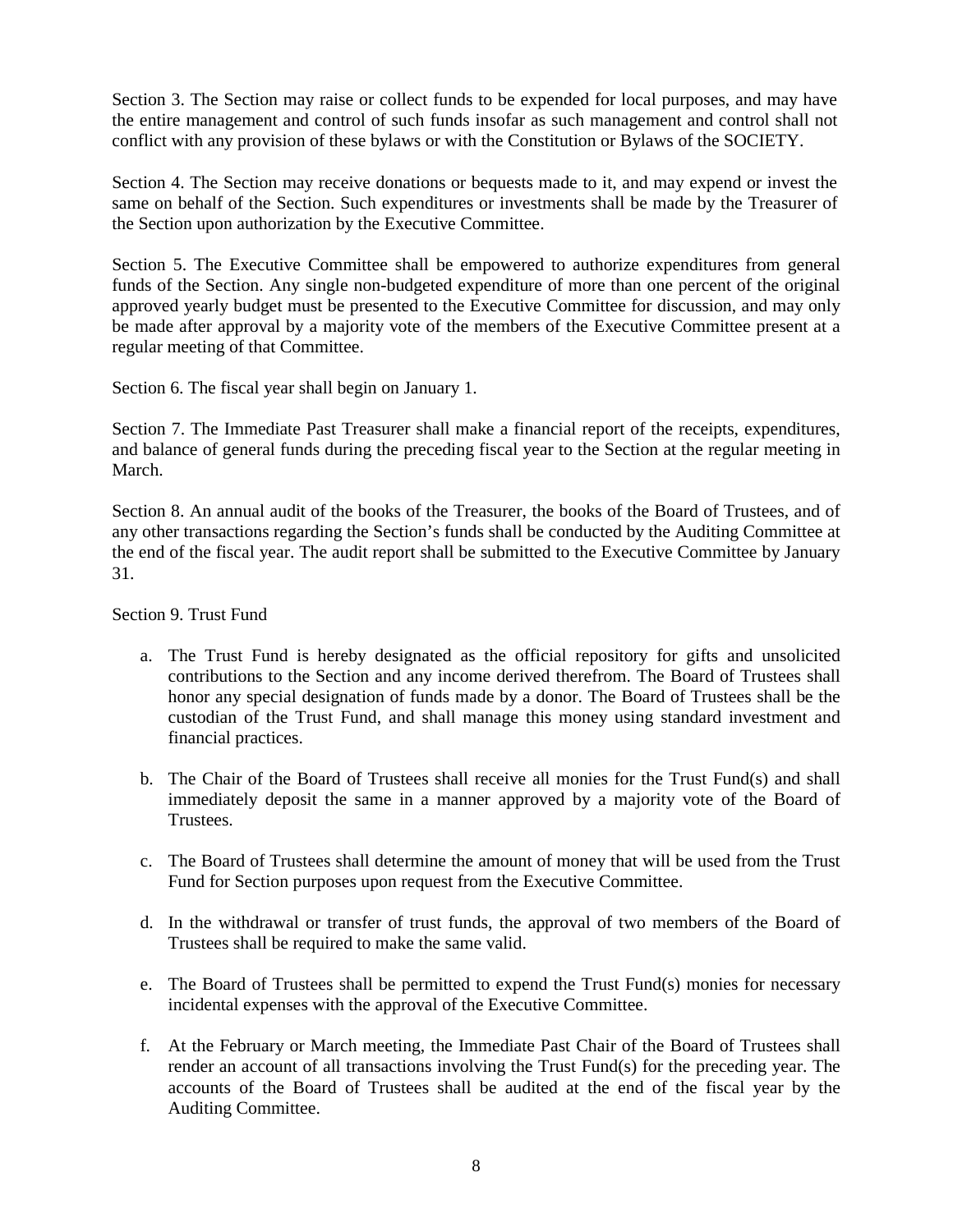## **BYLAW XI Awards**

Section 1. An Awards Committee of at least three Section MEMBERS shall be administrators of the following awards:

- a. The Cincinnati Chemist of the Year Award established by the Section in 1950 shall be given annually. It is the duty of the administrators to solicit for nominees each year in the Section's newsletter and/or other media as appropriate. Each nomination shall consist of a resume and nominating letter. Seconding letters of nomination are also required. The recipient of the award is selected by the Awards Committee in conjunction with the Chair of the Section and must be a MEMBER of the Section. The award is presented to the recipient at a regular meeting of the Section.
- b. The Cincinnati Research Assistant/Chemical Technician of the Year Award established by the Section in 1989 shall be given annually unless no suitable nominations are obtained. It is the duty of the administrators to solicit nominees each year in the Section's newsletter and/or other media as appropriate. Each nomination shall consist of a resume and nominating letter. Seconding letters of nomination are also required. The recipient of the award is selected by the Awards Committee in conjunction with the Chair of the Section and must be employed within the territory of the Section. The award is presented to the recipient at a regular meeting of the Section.
- c. The Award for Service to the Cincinnati Section established by the Section in 1997 shall be given annually unless no suitable nominations are obtained. It is the duty of the administrators to solicit nominees each year in an issue of the Section's monthly newsletter. Each nomination shall consist of a letter of nomination and a seconding letter of nomination. The recipient of the award is selected by the Awards Committee in conjunction with the Chair of the Section. The award is presented to the recipient at a regular meeting of the Section.
- d. Excellence in Teaching Awards. The High School Chemistry Teacher of the Year shall be awarded to honor excellence in teaching chemistry at this level. The Middle School/Junior High School Teacher of the Year shall be awarded to honor excellence in teaching science at this level. The Elementary School Teacher of the Year shall be awarded to honor excellence in teaching science at this level. While the intent is to honor teachers annually, it is not strictly required. It is the duty of the administrators to solicit nominees each year in the Section's newsletter and/or media as appropriate. All three awards shall recognize teaching ability, enthusiasm, mentoring skills, and other leadership activities. Nominees need not be members of the SOCIETY. Anyone teaching in these capacities within the territory of the Section is eligible. Each nomination shall consist of a resume and nominating letter. Seconding letters of nomination from supervisors and students are desired but not required. The awards are presented to the recipients at a regular meeting of the Section.

Section 2. The Joint Cincinnati Section/University of Cincinnati Oesper Award was established in 1981 to honor a chemist of International renown. The recipient is selected by the University of Cincinnati's Department of Chemistry. The award, which consists of a framed certificate and a cash donation to the recipient's university of choice, is presented to the recipient at a regular meeting of the Section. The amount of the cash donation is specified in the Section's annual operating budget, which requires approval by the voting members of the Executive Committee.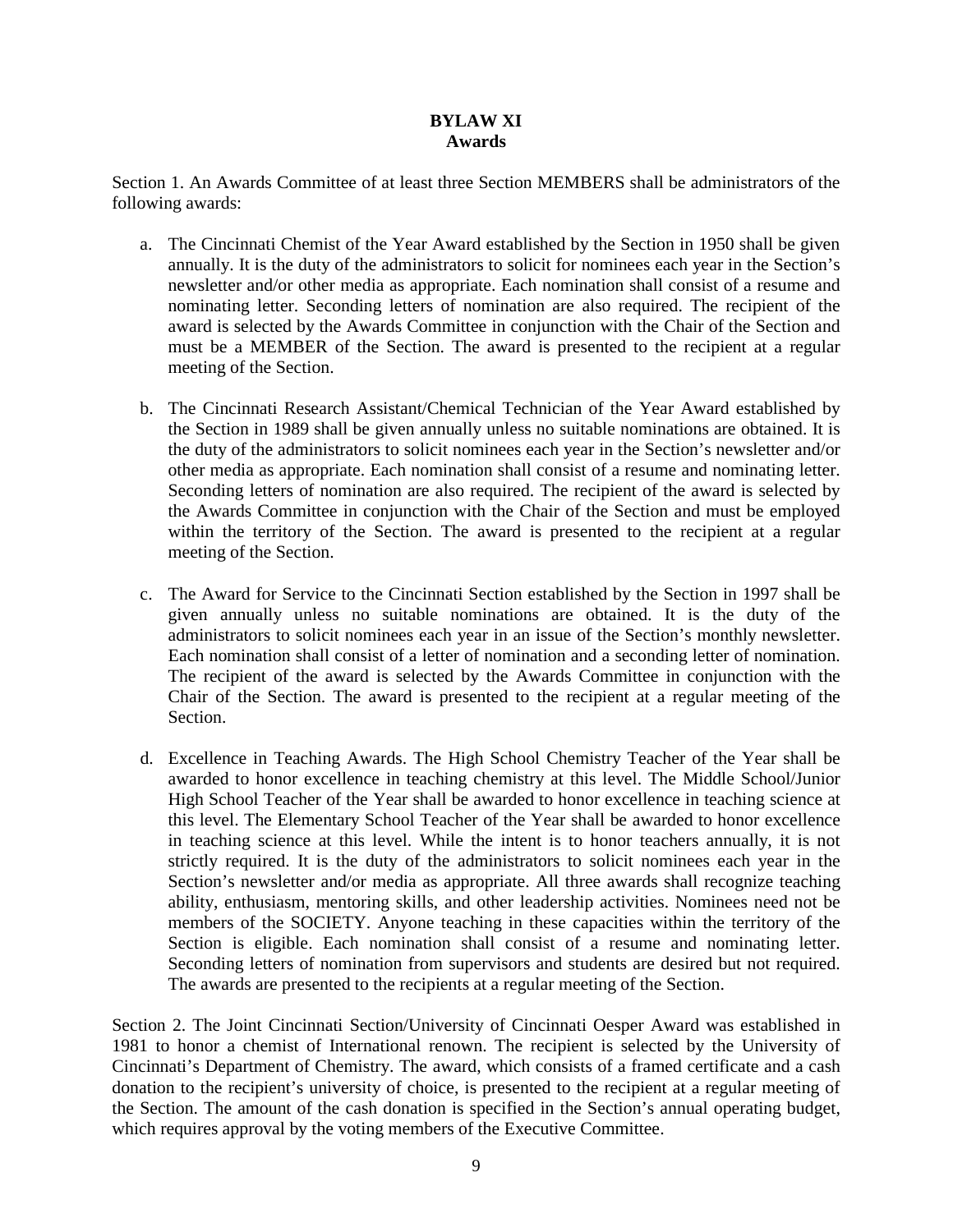Section 3. The Ralph E. Oesper Student Chemistry Awards presented to worthy high school chemistry students, honor and recognize Professor Oesper's long and distinguished career as a teacher, scientist, scholar, historian, and member of the Section.

The budget for the program, including award amounts, will be proposed by the committee chair at the first Executive Committee meeting of the year and subject to approval by the voting members of the Executive Committee. It is the duty of the administrators to advise all high schools in the territory of the Section on the rules, availability of the awards, and the method of competing for them. Award recipients will be selected after February each year awards are offered. Recipients must be residents within the territory of the Section. The winning students and their teachers will be honored at a regular meeting of the Section. Teachers of the winning students shall be given a one year subscription to a SOCIETY journal that is acceptable to the teachers and the award administrators.

# **BYLAW XII Amendments**

Section 1: A petition to amend the bylaws may be initiated by the Executive Committee, or by petition signed by at least 25 members of the Section. If the proposed amendment is approved by the Executive Committee, it shall if practical, be submitted to the SOCIETY's Committee on Constitution and Bylaws for review. After any required changes are incorporated, and any recommended changes reviewed and accepted or rejected by the Executive Committee or a majority of the petitioners, the Secretary shall, as soon as practical, distribute the amendment(s) to each member of the Section with either notice of the next meeting or notice of a ballot on the amendment.

Section 2. If a proposed amendment is not approved by a majority of the Executive Committee, and if the petition is signed by at least 25 members of the Section, it shall if practical, be submitted to the SOCIETY's Committee on Constitution and Bylaws for review before being distributed to the members of the Section. After any required changes are incorporated, and any recommended changes reviewed and accepted or rejected by a majority of the petitioners, the Secretary shall, as soon as practical, distribute the amendment(s) to each member of the Section with either notice of the next meeting or notice of a ballot on the amendment.

Section 3. At least two-thirds (2/3) of votes cast shall be required to approve the amendment.

Section 4. The Secretary shall distribute the outcome of the vote regarding the amendment(s) to the Section members and within one month, shall meet all requirements for submitting the results to the Committee on Constitution and Bylaws.

Section 5. Amendments to these bylaws, after adoption by the Section, shall become effective upon approval by the Committee on Constitution and Bylaws, acting for the Council of the SOCIETY, unless a later date is specified.

## **BYLAW XIII Dissolution of the Section**

Upon the dissolution of the Section, any assets of the Section remaining thereafter shall be conveyed to such organization then existent, within or without the territory of the Local Section, as is dedicated